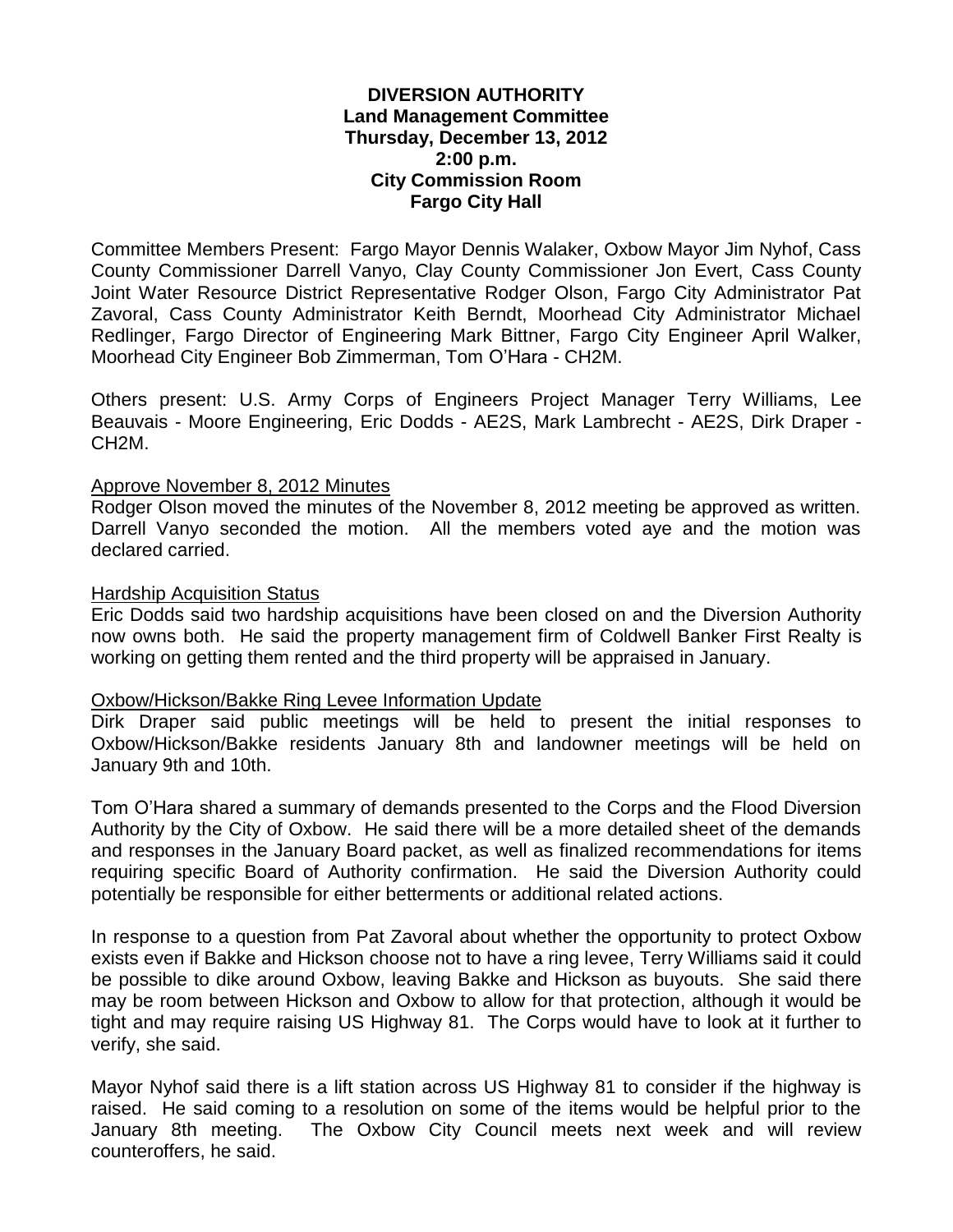Tom O'Hara said some of the responses, such as special assessment districts, could take some time.

In response to a question from Mayor Walaker about having meetings prior to design when the process is not to that point, Ms. Williams said theoretical designs will be presented that are technically feasible. She said detailed designs will come after the Environmental Assessment (EA) and the decision whether to go forward has been made.

In response to a question from Mayor Nyhof about whether eminent domain could play in, Terry Williams said, yes, the Corps could do that.

Dirk Draper said Task Order No. 13 Amendment 1 will come before the Board today for additional studies to look at options for in-town levees and upstream storage areas. He said the task order is for the Houston Moore Group, with work beginning now through September 30, 2013 at a cost of \$150,000.00 for the additional services. The work will include Oxbow, Hickson and Bakke, he said, as well as evaluating Comstock, Christine, Wolverton, and individual structures where the staging depth is less than one foot.

Mark Bittner said some of the work for possible ring levees has been done and there is only a need to fill in some of the gaps in the studies. He said further upstream nonstructural studies being conducted by the Corps to deal with those areas beyond the impacts of this project are also important. He asked Terry Williams for periodic reports from the Corps on the status of those studies.

### Mitigation Policy Development

Eric Dodds said it is known there will be some mitigation required for this project and there has been discussion lately about a ring levee around Oxbow/Hickson/Bakke. He said one question is whether the Diversion Authority is willing to construct a ring levee early, even in advance of authorization. The alternative is for buyouts if the communities are not agreeable to a ring levee, he stated, which would fall into the timeline of when the project is needed, and in the case of staging and storage it would be late in the process.

Keith Berndt said a big concern expressed by landowners is being in limbo. He stated an advantage of the ring dike is that it could mean early construction and reduce uncertainty.

In response to a question from Rodger Olson about farmsteads being looked at as part of the process so landowners know which can be saved, Eric Dodds said that is part of Task Order No. 13 going before the Authority for additional studies.

In response to a question from Mark Bittner about whether property acquisition could be done upfront if a ring dike option is not done, Pat Zavoral said that, excluding hardship cases, buyouts will not happen until after authorization. He said the option of the ring levee is being moved ahead because a decision is needed to do the Environmental Assessment (EA). He said that does not mean a levee would be constructed immediately after the environmental statement; however, it could be and it would show a willingness to move ahead with the levee outside of federal action. He said the Corps wants a decision to be made by February for the EA so authorization can move ahead.

Darrell Vanyo said the Finance Committee supports going forward as soon as possible if the levee is selected, and if not, buyouts would follow the normal course of the Corps' process.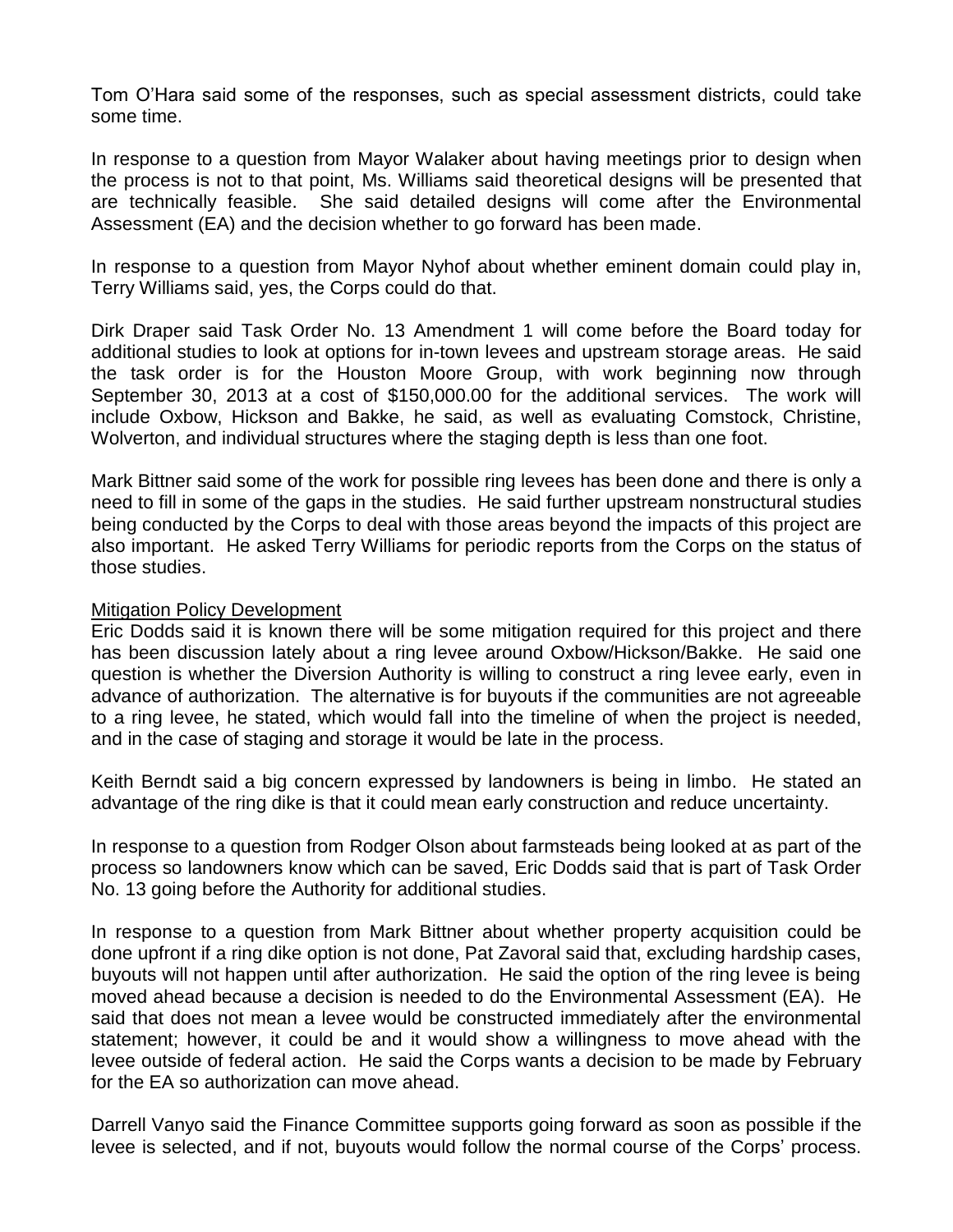He said the Finance Committee did not favor owning property; however, moving forward with the levee was totally different.

Keith Berndt moved, in order to provide early protection and reduce uncertainty for communities and property owners in the staging area, the Land Management Committee supports the Diversion Authority's willingness to fund mitigation measures like ring levees and all supporting infrastructure early in the project timeline, even prior to authorization, and if a community or property owner decides not to accept early protection offered, property acquisition will follow federal guidelines and timelines which currently calls for acquisition no earlier than 2018 for property in the staging area. Bob Zimmerman seconded the motion. All the members voted aye and the motion was declared carried.

# Discussion of Property Tax Shortfall to Kindred School District

Eric Dodds said the Kindred Public School District asked for \$73,153.00 in reimbursement for a shortfall in revenues they claim were lost as a result of devaluation of properties in Oxbow due to the proposed diversion project. The \$73,153.00 figure used as a tax revenue loss is incorrect, he said, because it was based on estimated taxable value provided in July, not the final taxable value determined in October. Actual reduction in tax revenue due to devaluation of Oxbow properties is \$51,417.00, he said; however, there was not an actual tax revenue reduction due to the District levying the dollars and the County computing the mill levy to raise the dollars the District requested. He said the School District did not see an actual tax revenue reduction in 2012. The result of the devaluation of the Oxbow properties was a tax shift in which the property owners in Oxbow paid less, he said, and the rest of the property owners in the Kindred Public School District paid more to offset the lower taxes in Oxbow.

Darrell Vanyo requested authorization to send a letter to the Kindred Public School District informing them that since there was no shortfall, there would be no reimbursement for lost revenue.

Mark Bittner moved Mr. Vanyo be authorized to send a letter to the Kindred Public School District indicating there will not be a reimbursement as requested. Keith Berndt seconded the motion. All the members voted aye and the motion was declared carried.

# Local Drainage and Transportation Outreach

Mark Lambrecht said representatives spoke at the Cass County Township Officers' Association Meeting on November 29th. He said it was a valuable outreach activity with presentations highlighting the status of the project and local drainage and transportation planning aspects. He said a similar meeting is being considered for residents in the Argusville and Harwood areas, likely in March, following the release of the final detail design documents for Reach 1.

# Real Estate Cost Estimate Status

Dirk Draper said work continues on refining the cost estimates and said progress is being made on internal review for consistency and accuracy.

# Assessment District Update

Eric Dodds said the Diversion Authority will be asked at the upcoming meeting to formally authorize the Cass County Joint Water Resource District to be responsible for developing an assessment district for the North Dakota local cost share and for creating an Assessment Committee with broad representation from all the benefiting properties. He said bond